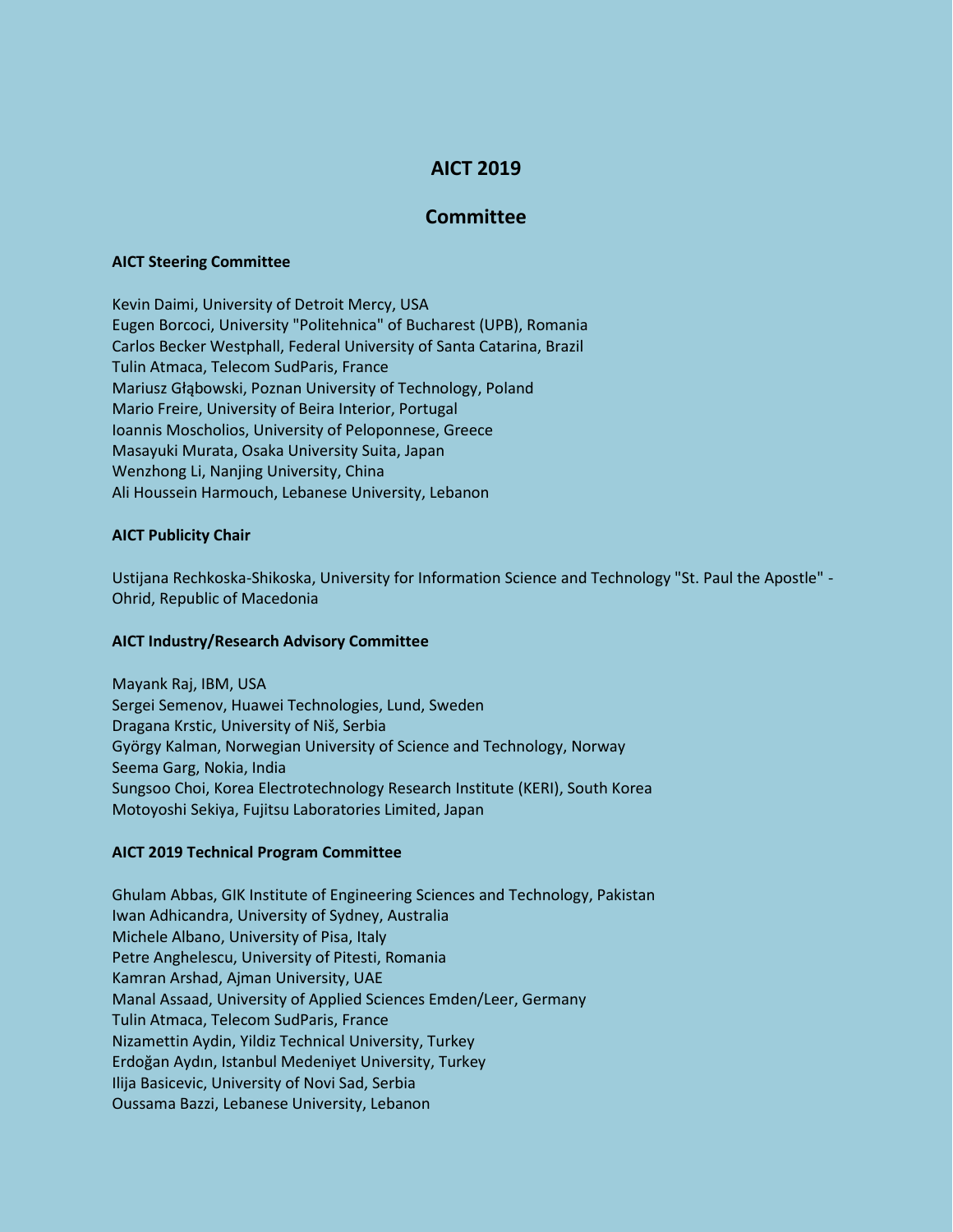Carlos Becker Westphall, Federal University of Santa Catarina, Brazil Mikhail Belkin, MIREA - Russian Technological University, Russia Dhafer Ben Arbia, Qatar Mobility Innovations Center, Qatar Ilham Benyahia, Université du Québec en Outaouais (UQO), Canada Stefano Berretti, University of Firenze, Italy Robert Bestak, Czech Technical University in Prague, Czech Republic Antonella Bogoni, Scuola Superiore Sant'Anna-TeCIP Institute, Italy Eugen Borcoci, University "Politehnica" of Bucharest (UPB), Romania Larbi Boubchir, University of Paris 8, France Alexandros-Apostolos A. Boulogeorgos, Aristotle University of Thessaloniki, Greece Christos J. Bouras, University of Patras, Greece Vasile Bota, Technical University of Cluj-Napoca, Romania An Braeken, Vrije Universiteit Brussel, Belgium Martin Brandl, Danube University Krems, Austria Peter Brida, University of Zilina, Slovakia Julien Broisin, University of Toulouse, France Thai-Chien Bui, ``Sapienza'' University of Rome, Italy Maria-Dolores Cano, Universidad Politécnica de Cartagena, Spain Fernando Cerdan, Polytechnic University of Cartagena, Spain Amitava Chatterjee, Jadavpur University, Kolkata, India Yuen Chau, Singapore University of Technology and Design, Singapore Chen Chen, Nanyang Technological University, Singapore Mu-Song Chen, Da-Yeh University, Taiwan Sungsoo Choi, Korea Electrotechnology Research Institute (KERI), South Korea Gianluigi Ciocca, University of Milano-Bicocca, Italy Carlo Ciulla, University of Information Science and Technology, Republic of Macedonia Estefanía Coronado Calero, FBK CREATE-NET, Italy Kevin Daimi, University of Detroit Mercy, USA Kaushik Das Sharma, University of Calcutta, India Edward David Moreno, Federal University of Sergipe, Brazil Teles de Sales Bezerra, Federal University of Campina Grande, Brazil Soumitra Debnath, The LNM Institute of Information Technology (Deemed University), India Alisa Devlic, Huawei Technologies, Kista, Sweden Thomas Dreibholz, Simula@OsloMet - Simula Metropolitan Centre for Digital Engineering - Centre for Resilient Networks and Applications, Norway Roman Dunaytsev, Saint-Petersburg State University of Telecommunications, Russia Aloizio Eisenmann, University of Bristol, UK Ersin Elbasi, American University of Middle East (Purdue University Affiliated), Kuwait Anna Esposito, Seconda Università di Napoli & IIASS, Italy Mario Ezequiel Augusto, Santa Catarina State University, Brazil Yasmin Fathy, University of Surrey, Guildford, UK Mário F. S. Ferreira, University of Aveiro, Portugal Bruno Filipe Marques, Polytechnic Institute of Viseu, Portugal Mario Freire, University of Beira Interior, Portugal Wolfgang Frohberg, AKAD University Stuttgart, Germany François Gagnon, Cybersecurity Research Lab @ Cegep Ste-Foy, Canada Ivan Ganchev, University of Limerick, Ireland / Plovdiv University "Paisii Hilendarski", Bulgaria Seema Garg, Nokia, India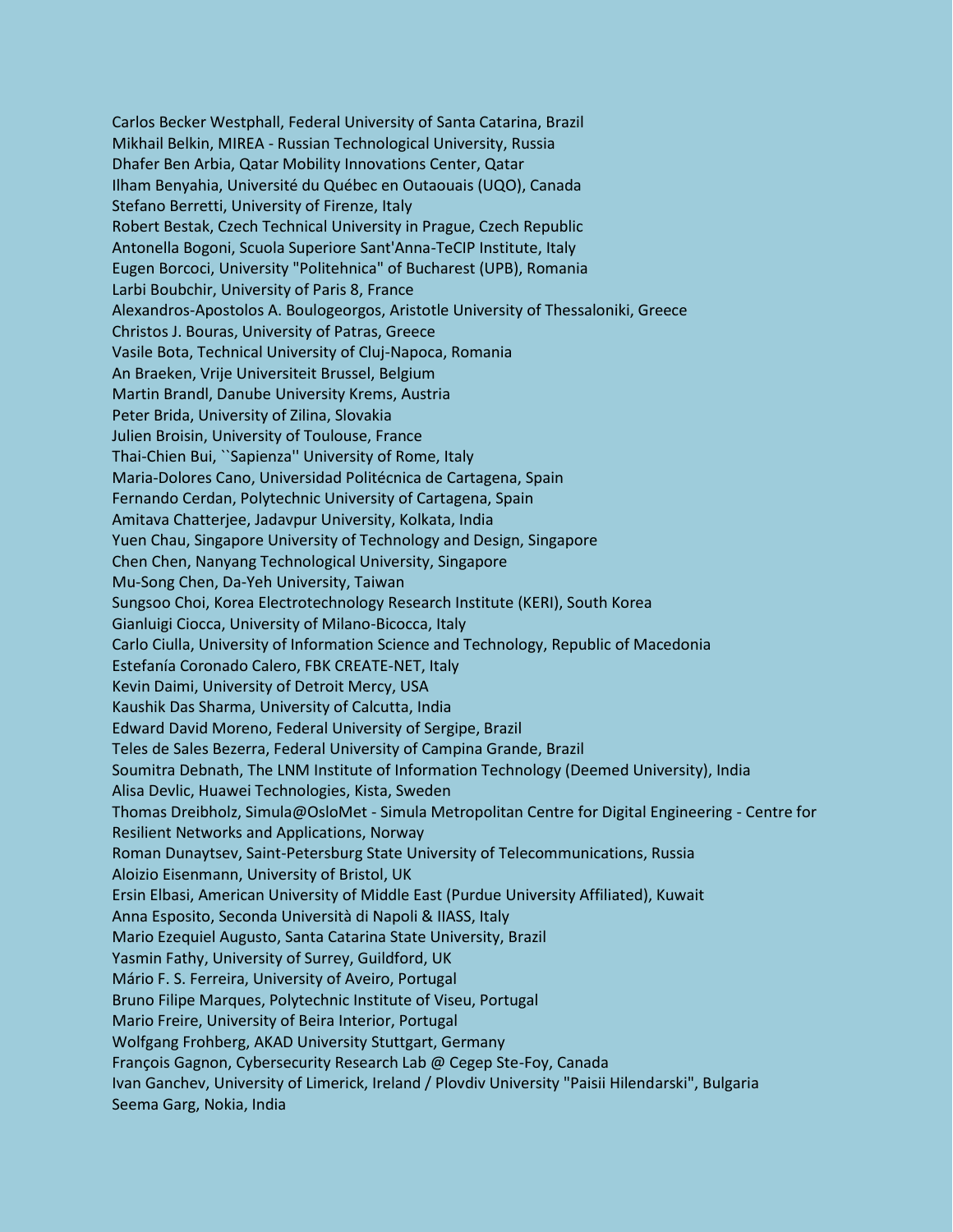Matthieu Gautier, IRISA | University of Rennes 1, France Juraj Gazda, Technical University of Kosice, Slovakia Andrei Gheorghiu, "Politehnica" University of Bucharest, Romania Mircea Giurgiu, Technical University of Cluj-Napoca, Romania Mariusz Głąbowski, Poznan University of Technology, Poland Teresa Gomes, University of Coimbra & INESC Coimbra, Portugal Luís Gonçalo Cancela, Instituto Universitário de Lisboa (ISCTE-IUL) & Instituto de Telecomunicações, Portugal Norton Gonzalez, Luciano Feijão Faculty, Sobral, Ceará, Brazil Carlos Guerrero, University of Balearic Islands, Spain Jan Haase, University of Lübeck, Germany Ali Houssein Harmouch, Lebanese University, Lebanon Piyush Harsh, Zurich University of Applied Science, Switzerland Davit Harutyunyan, FBK CREATE-NET, Italy Zhiyuan Hu, Nokia Shanghai Bell, China Takeshi Ikenaga, Kyushu Institute of Technology, Japan Ilias Iliadis, IBM Research - Zurich, Switzerland Shital Joshi, Oakland University, Michigan, USA Branislav Jovic, Defence Technology Agency (DTA) | New Zealand Defence Force (NZDF), Auckland, New Zealand Seifedine Kadry, American University of the Middle East, Kuwait György Kalman, Norwegian University of Science and Technology, Norway Alexandros Kaloxylos, University of Peloponnese, Greece Georgios Kambourakis, University of the Aegean, Greece Dimitris Kanellopoulos, University of Patras, Greece Meriem Kassar Ben Jemaa, Ecole Nationale d'Ingénieurs de Tunis, Tunisia Ahmad Khalil, Laboratoire d'Informatique de la Bourgogne (LIB) - University of Bourgogne Franche Comté, France Tomotaka Kimura, Doshisha University, Japan Francine Krief, Bordeaux INP, France Visnja Krizanovic Cik, Faculty of Electrical Engineering, Computer Science and Information Technology Osijek | Josip Juraj Strossmayer University in Osijek, Croatia Dragana Krstic, University of Niš, Serbia Lopamudra Kundu, Intel Corporation, USA Hoang Le, Google, USA Gyu Myoung Lee, Liverpool John Moores University, UK Wenzhong Li, Nanjing University, China Marco Listanti, University Sapienza of Roma, Italy Erwu Liu, Tongji University, China Malamati Louta, University of Western Macedonia, Greece Juraj Machaj, University of Zilina, Slovakia Tatiana K. Madsen, Aalborg University, Denmark Zoubir Mammeri, IRIT - Toulouse, France Nafees Mansoor, University of Liberal Arts Bangladesh (ULAB), Bangladesh Alexandru Martian, Politehnica University of Bucharest, Romania Erik Massarczyk, University of Applied Sciences RheinMain - Wiesbaden Rüsselsheim, Germany Wojciech Mazurczyk, Warsaw University of Technology, Poland Natarajan Meghanathan, Jackson State University, USA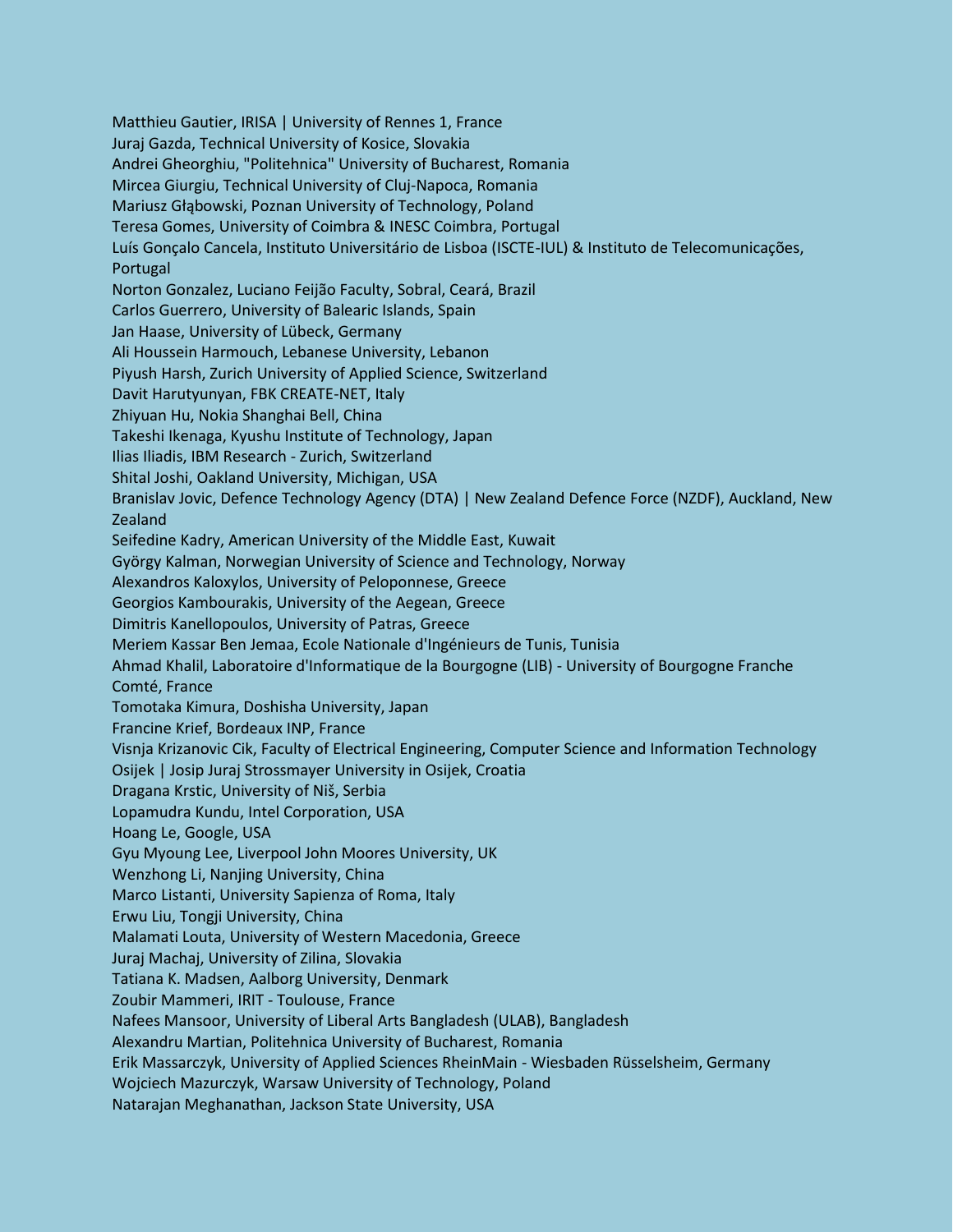Dawit Mengistu, Kristianstad University, Sweden Amalia Miliou, Aristotle University of Thessaloniki, Greece Andrea Morichetta, University of Camerino, Italy Alistair Morris, Trinity College Dublin, Ireland Ioannis Moscholios, University of Peloponnese, Greece Juan Pedro Muñoz-Gea, Universidad Politécnica de Cartagena, Spain Masayuki Murata, Osaka University Suita, Japan Amor Nafkha, IETR/SCEE CentraleSupélec, France Paolo Napoletano, University of Milano-Bicocca, Italy Antonio Navarro, Universidad Complutense de Madrid, Spain Huan X Nguyen, Middlesex University, London Petros Nicopolitidis, Aristotle University of Thessaloniki, Greece Claudia Cristina Oprea, Politehnica University of Bucharest, Romania Constantin Paleologu, University Politehnica of Bucharest, Romania Jari Palomäki, Tampere University of Technology, Finland Danilo Pelusi, University of Teramo, Italy Cathryn Peoples, The Open University, UK Maciej Piechowiak, Kazimierz Wielki University, Bydgoszcz, Poland Padma Pillay-Esnault, Huawei, R&D, USA Anders Plymoth, MaXentric Technologies LLC / University of California, San Diego, USA Emanuel Puschita, Tehnical University of Cluj-Napoca, Romania Mayank Raj, IBM, USA Adib Rastegarnia, Purdue University, USA Abolfazl Razi, Northern Arizona University, USA Maurizio Rebaudengo, Politecnico di Torino, Italy Ustijana Rechkoska-Shikoska, University for Information Science and Technology "St. Paul the Apostle" - Ohrid, Republic of Macedonia José Renato da Silva Junior, Universidade Federal do Rio de Janeiro (UFRJ), Brazil Éric Renault, Institut Mines-Télécom - Télécom SudParis, France Laura Ricci, University of Pisa, Italy Neda Rojhani, University of Florence, Italy Juha Röning, University of Oulu, Finland Torsten M. Runge, University of Hamburg, Germany Zsolt Saffer, University of Technology and Economics (BUTE), Budapest, Hungary Abheek Saha, Hughes Systique Corp., India Demetrios Sampson, Curtin University, Australia Vincent Savaux, IRT b<>com, Rennes, France Motoyoshi Sekiya, Fujitsu Laboratories Limited, Japan Sergei Semenov, Huawei Technologies, Lund, Sweden Alex Sim, Lawrence Berkeley National Laboratory, USA Kajetana Marta Snopek, Warsaw University of Technology, Poland Celio Marcio Soares Ferreira, LinuxPlace, Brazil Marco Aurélio Spohn, Federal University of Fronteira Sul, Brazil Kostas Stamos, University of Patras, Greece Philipp Svoboda, Vienna University of Technology, Austria Sándor Szénási, Óbuda University, Budapest, Hungary Yoshiaki Taniguchi, Kindai University, Japan António Teixeira, Universidade de Aveiro, Portugal